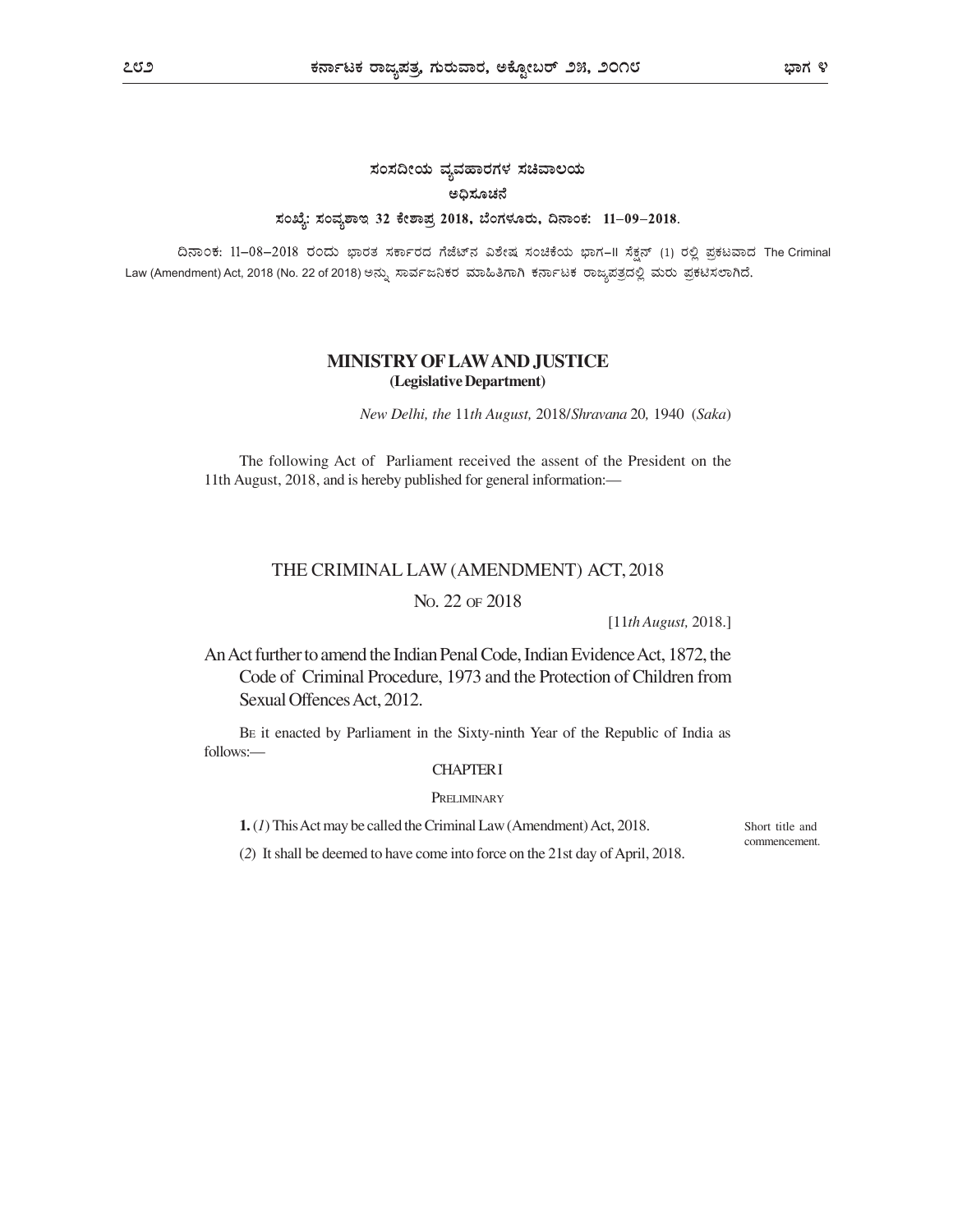# CHAPTER II

## AMENDMENTS TO THE INDIAN PENAL CODE

| Amendment of                                                              |                                                                                                                                                                                                                                                                                                                                                                                               |  |
|---------------------------------------------------------------------------|-----------------------------------------------------------------------------------------------------------------------------------------------------------------------------------------------------------------------------------------------------------------------------------------------------------------------------------------------------------------------------------------------|--|
| section 228A.                                                             | <b>3.</b> In section 228A of the Penal Code, in sub-section $(I)$ , for the words, figures and<br>letters "section 376A, section 376B, section 376C, section 376D", the words, figures and<br>letters "section 376A, section 376AB, section 376B, section 376C, section 376D,<br>section 376DA, section 376DB" shall be substituted.                                                          |  |
| Amendment of<br>section 376.                                              | 4. In section 376 of the Penal Code,—                                                                                                                                                                                                                                                                                                                                                         |  |
|                                                                           | (a) in sub-section $(1)$ , for the words "shall not be less than seven years, but<br>which may extend to imprisonment for life, and shall also be liable to fine", the words<br>"shall not be less than ten years, but which may extend to imprisonment for life, and<br>shall also be liable to fine" shall be substituted;                                                                  |  |
|                                                                           | (b) in sub-section (2), clause (i) shall be omitted;                                                                                                                                                                                                                                                                                                                                          |  |
|                                                                           | (c) after sub-section (2), the following sub-section shall be inserted, namely:—                                                                                                                                                                                                                                                                                                              |  |
|                                                                           | "(3) Whoever, commits rape on a woman under sixteen years of age shall<br>be punished with rigorous imprisonment for a term which shall not be less than<br>twenty years, but which may extend to imprisonment for life, which shall mean<br>imprisonment for the remainder of that person's natural life, and shall also be<br>liable to fine:                                               |  |
|                                                                           | Provided that such fine shall be just and reasonable to meet the medical<br>expenses and rehabilitation of the victim:                                                                                                                                                                                                                                                                        |  |
|                                                                           | Provided further that any fine imposed under this sub-section shall be<br>paid to the victim.".                                                                                                                                                                                                                                                                                               |  |
| Insertion of<br>new section<br>376AB.                                     | 5. After section 376A of the Penal Code, the following section shall be inserted, namely:—                                                                                                                                                                                                                                                                                                    |  |
| Punishment<br>for rape on<br>woman under<br>twelve years of<br>age.       | "376AB. Whoever, commits rape on a woman under twelve years of age shall be<br>punished with rigorous imprisonment for a term which shall not be less than twenty<br>years, but which may extend to imprisonment for life, which shall mean imprisonment<br>for the remainder of that person's natural life, and with fine or with death:                                                     |  |
|                                                                           | Provided that such fine shall be just and reasonable to meet the medical expenses<br>and rehabilitation of the victim:                                                                                                                                                                                                                                                                        |  |
|                                                                           | Provided further that any fine imposed under this section shall be paid to the victim.".                                                                                                                                                                                                                                                                                                      |  |
| Insertion of<br>new sections<br>376DA and<br>376DB.                       | 6. After section 376D of the Penal Code, the following sections shall be inserted, namely:—                                                                                                                                                                                                                                                                                                   |  |
| Punishment<br>for gang rape<br>on woman<br>under sixteen<br>years of age. | "376DA. Where a woman under sixteen years of age is raped by one or more<br>persons constituting a group or acting in furtherance of a common intention, each of<br>those persons shall be deemed to have committed the offence of rape and shall be<br>punished with imprisonment for life, which shall mean imprisonment for the remainder<br>of that person's natural life, and with fine: |  |
|                                                                           | Provided that such fine shall be just and reasonable to meet the medical expenses<br>and rehabilitation of the victim:                                                                                                                                                                                                                                                                        |  |
|                                                                           | Provided further that any fine imposed under this section shall be paid to the                                                                                                                                                                                                                                                                                                                |  |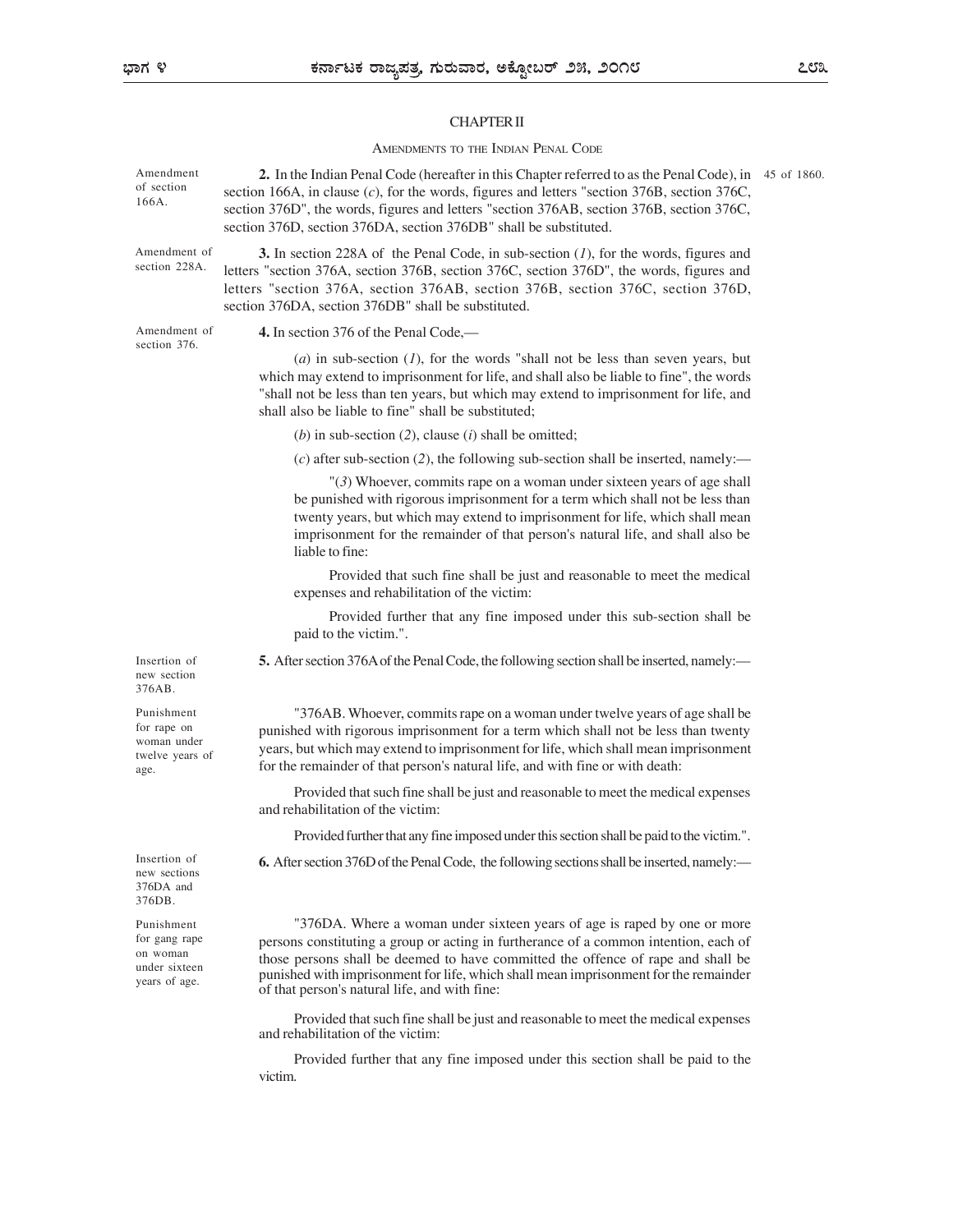376DB. Where a woman under twelve years of age is raped by one or more persons constituting a group or acting in furtherance of a common intention, each of those persons shall be deemed to have committed the offence of rape and shall be punished with imprisonment for life,which shall mean imprisonment for the remainder of that person's natural life, and with fine, or with death:

Provided that such fine shall be just and reasonable to meet the medical expenses and rehabilitation of the victim:

Provided further that any fine imposed under this section shall be paid to the victim.".

7. In section 376E of the Penal Code, for the word, figures and letter "section 376D", Amendment of the words, figures and letters "section 376AB or section 376D or section 376DA or section 376DB," shall be substituted. section 376E.

### CHAPTER III

## AMENDMENTS TO THE INDIAN EVIDENCE ACT, 1872

1 of 1872. **8.** In section 53A of the Indian Evidence Act, 1872 (hereafter in this Chapter referred to Amendment of section 53A. as the Evidence Act), for the words, figures and letters "section 376A, section 376B, section 376C, section 376D", the words, figures and letters "section 376A, section 376AB, section 376B, section 376C, section 376D, section 376DA, section 376DB" shall be substituted.

9. In section 146 of the Evidence Act, in the proviso, for the words, figures and letters Amendment of "section 376A, section 376B, section 376C, section 376D", the words, figures and letters "section 376A, section 376AB, section 376B, section 376C, section 376D, section 376DA, section 376DB" shall be substituted. section 146.

#### CHAPTER IV

#### AMENDMENTS TO THE CODE OF CRIMINAL PROCEDURE, 1973

2 of 1974. **10.** In the Code of Criminal Procedure, 1973 (hereafter in this Chapter referred to as the Amendment of Code of Criminal Procedure), in section 26, in clause  $(a)$ , in the proviso, for the words, figures and letters "section 376A, section 376B, section 376C, section 376D", the words, figures and letters "section 376A, section 376AB, section 376B, section 376C, section 376D, section 376DA, section 376DB" shall be substituted.

11. In section 154 of the Code of Criminal Procedure, in sub-section  $(l)$ ,—

 $(i)$  in the first proviso, for the words, figures and letters "section 376A, section 376B, section 376C, section 376D", the words, figures and letters "section 376A, section 376AB, section 376B, section 376C, section 376D, section 376DA, section 376DB," shall be substituted;

 $(ii)$  in the second proviso, in clause  $(a)$ , for the words, figures and letters "section 376A, section 376B, section 376C, section 376D", the words, figures and letters "section 376A, section 376AB, section 376B, section 376C, section 376D, section 376DA, section 376DB," shall be substituted.

12. In section 161 of the Code of Criminal Procedure, in sub-section (3), in the second Amendment of proviso, for the words, figures and letters "section 376A, section 376B, section 376C, section 161. section 376D", the words, figures and letters "section 376A, section 376AB, section 376B, section 376C, section 376D, section 376DA, section 376DB" shall be substituted.

13. In section 164 of the Code of Criminal Procedure, in sub-section (5A), in clause (a), Amendment of for the words, figures and letters "section 376A, section 376B, section 376C, section 376D", the words, figures and letters "section 376A, section 376AB, section 376B, section 376C, section 376D, section 376DA, section 376DB" shall be substituted.

Amendment of section 154.

section 164.

Amendment of section 26.

Punishment for gang rape on woman under twelve years of age.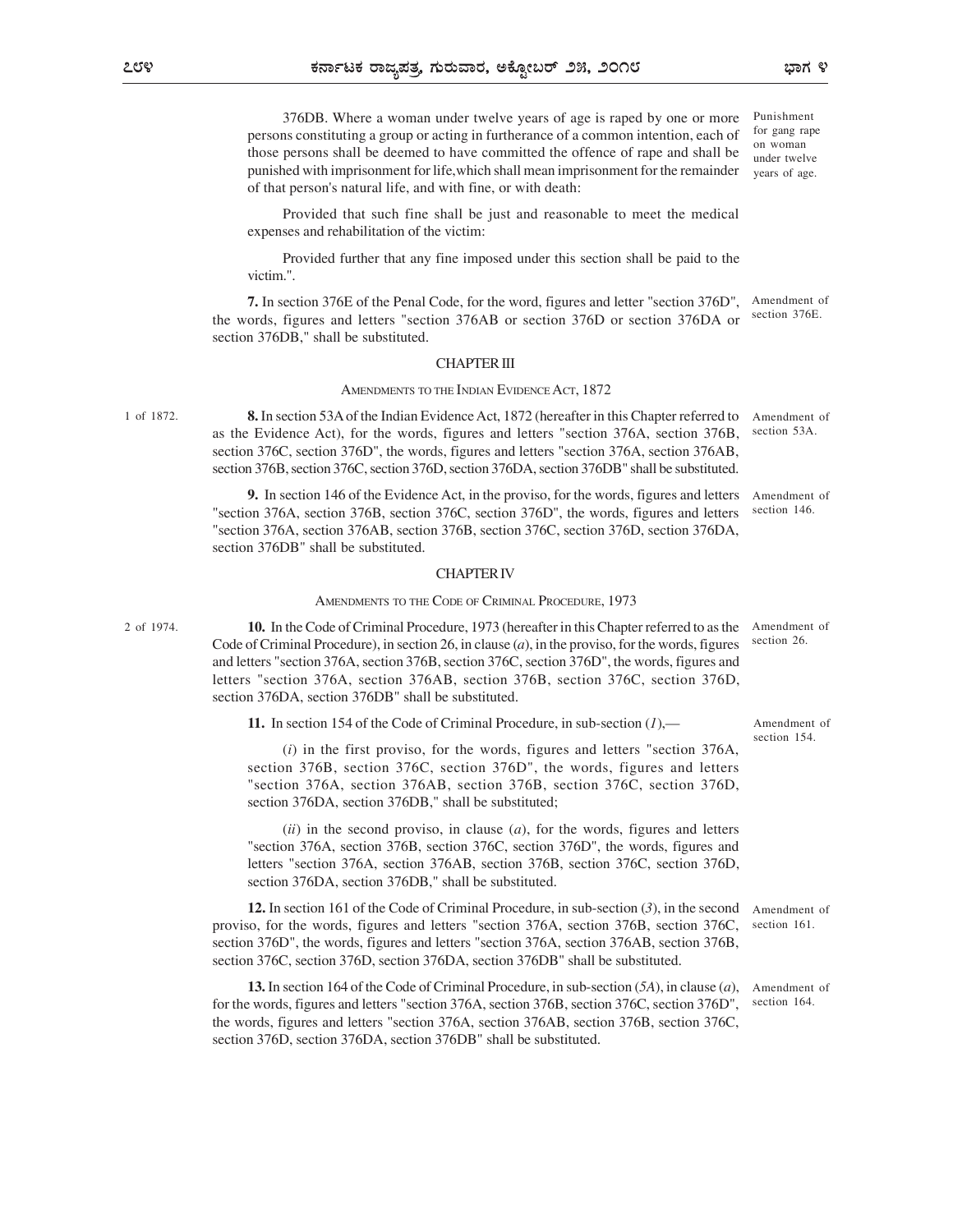| Amendment of                  | 14. In section 173 of the Code of Criminal Procedure,—                                                                                                                                                                                                                                                                                                                                                                                                                                                        |             |
|-------------------------------|---------------------------------------------------------------------------------------------------------------------------------------------------------------------------------------------------------------------------------------------------------------------------------------------------------------------------------------------------------------------------------------------------------------------------------------------------------------------------------------------------------------|-------------|
| section 173.                  | $(i)$ in sub-section $(IA)$ , for the words "rape of a child may be completed within<br>three months", the words, figures and letters "an offence under sections 376, 376A,<br>376AB, 376B, 376C, 376D, 376DA, 376DB or 376E of the Indian Penal Code shall be<br>completed within two months" shall be substituted;                                                                                                                                                                                          | 45 of 1860. |
|                               | $(ii)$ in sub-section (2), in clause (i), in sub-clause (h), for the word, figures and<br>letters "section 376, 376A, 376B, 376C, 376D", the word, figures and letters "sections<br>376, 376A, 376AB, 376B, 376C, 376D, 376DA, 376DB" shall be substituted.                                                                                                                                                                                                                                                   |             |
| Amendment of<br>section 197.  | 15. In section 197 of the Code of Criminal Procedure, in sub-section $(l)$ , in the<br>Explanation, for the words, figures and letters "section 376A, section 376C, section 376D",<br>the words, figures and letters "section 376A, section 376AB, section 376C, section 376D,<br>section 376DA, section 376DB" shall be substituted.                                                                                                                                                                         |             |
| Amendment of<br>section 309.  | <b>16.</b> In section 309 of the Code of Criminal Procedure, in sub-section $(1)$ , in the proviso,<br>for the words, figures and letters "section 376A, section 376B, section 376C or section 376D<br>of the Indian Penal Code, the inquiry or trial shall, as far as possible,", the words, figures and<br>letters "section 376A, section 376AB, section 376B, section 376C, section 376D,<br>section 376DA or section 376DB of the Indian Penal Code, the inquiry or trial shall" shall be<br>substituted. | 45 of 1860. |
| Amendment of<br>section 327.  | 17. In section 327 of the Code of Criminal Procedure, in sub-section (2), for the words,<br>figures and letters "section 376A, section 376B, section 376C, section 376D", the words,<br>figures and letters "section 376A, section 376AB, section 376B, section 376C, section 376D,<br>section 376DA, section 376DB" shall be substituted.                                                                                                                                                                    |             |
| Amendment of<br>section 357B. | 18. In section 357B of the Code of Criminal Procedure, for the words, figures and letters<br>"under section 326A or section 376D of the Indian Penal Code", the words, figures and<br>letters "under section 326A, section 376AB, section 376D, section 376DA and section 376DB<br>of the Indian Penal Code" shall be substituted.                                                                                                                                                                            | 45 of 1860. |
| Amendment of<br>section 357C. | 19. In section 357C of the Code of Criminal Procedure, for the figures and letters<br>"376A, 376B, 376C, 376D", the figures and letters "376A, 376AB, 376B, 376C, 376D, 376DA,<br>376DB" shall be substituted.                                                                                                                                                                                                                                                                                                |             |
| Amendment of<br>section 374.  | <b>20.</b> In section 374 of the Code of Criminal Procedure, after sub-section $(3)$ , the following<br>sub-section shall be inserted, namely:-                                                                                                                                                                                                                                                                                                                                                               |             |
|                               | "(4) When an appeal has been filed against a sentence passed under<br>section 376, section 376A, section 376AB, section 376B, section 376C, section 376D,<br>section 376DA, section 376DB or section 376E of the Indian Penal Code, the appeal<br>shall be disposed of within a period of six months from the date of filing of such appeal.".                                                                                                                                                                | 45 of 1860. |
| Amendment of<br>section 377.  | 21. In section 377 of the Code of Criminal Procedure, after sub-section $(3)$ , the following<br>sub-section shall be inserted, namely:-                                                                                                                                                                                                                                                                                                                                                                      |             |
|                               | $"(4)$ When an appeal has been filed against a sentence passed under<br>section 376, section 376A, section 376AB, section 376B, section 376C, section 376D,<br>section 376DA, section 376DB or section 376E of the Indian Penal Code, the appeal<br>shall be disposed of within a period of six months from the date of filing of such appeal.".                                                                                                                                                              | 45 of 1860. |
| Amendment of<br>section 438.  | 22. In section 438 of the Code of Criminal Procedure, after sub-section $(3)$ , the following<br>sub-section shall be inserted, namely:-                                                                                                                                                                                                                                                                                                                                                                      |             |
|                               | "(4) Nothing in this section shall apply to any case involving the arrest of any<br>person on accusation of having committed an offence under sub-section $(3)$ of<br>section 376 or section 376AB or section 376DA or section 376DB of the Indian<br>Penal Code.".                                                                                                                                                                                                                                           | 45 of 1860. |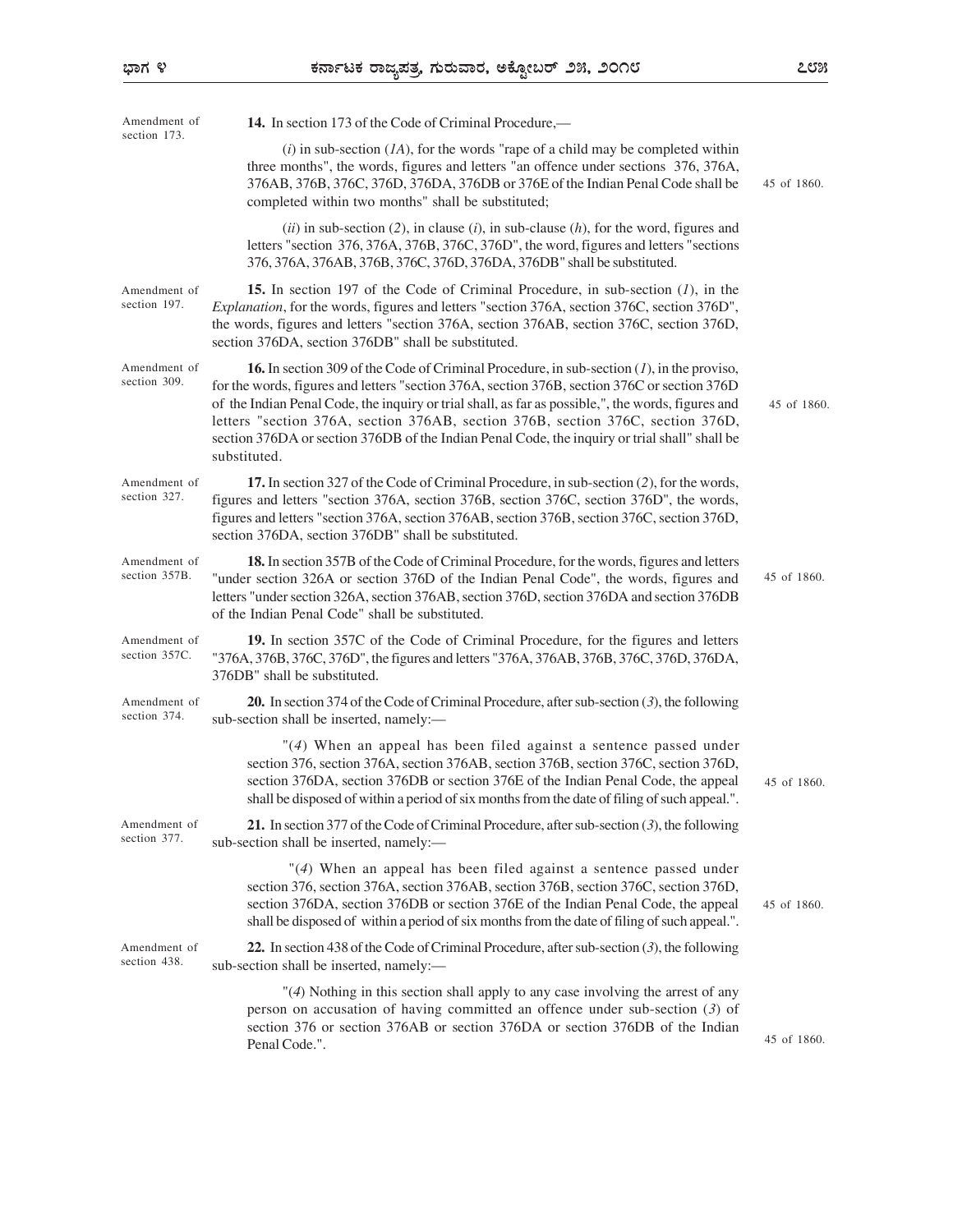Amendment of section 439.

(a) in sub-section  $(1)$ , after the first proviso, the following proviso shall be inserted, namely: —

|         | inserted, namely: $\_\$                                                                                                                                                                                                                                                                                                                                                                               | $(u)$ in sub-section (1), and the mist proviso, the following proviso shall be                                                                                                                                                                                                                                                                                                                                           |                                               |              |                          |                                 |
|---------|-------------------------------------------------------------------------------------------------------------------------------------------------------------------------------------------------------------------------------------------------------------------------------------------------------------------------------------------------------------------------------------------------------|--------------------------------------------------------------------------------------------------------------------------------------------------------------------------------------------------------------------------------------------------------------------------------------------------------------------------------------------------------------------------------------------------------------------------|-----------------------------------------------|--------------|--------------------------|---------------------------------|
|         | application.";                                                                                                                                                                                                                                                                                                                                                                                        | "Provided further that the High Court or the Court of Session shall, before<br>granting bail to a person who is accused of an offence triable under sub-section (3)<br>of section 376 or section 376AB or section 376DA or section 376DB of the<br>Indian Penal Code, give notice of the application for bail to the Public Prosecutor<br>within a period of fifteen days from the date of receipt of the notice of such |                                               |              |                          |                                 |
|         |                                                                                                                                                                                                                                                                                                                                                                                                       | (b) after sub-section (1), the following sub-section shall be inserted, namely:—                                                                                                                                                                                                                                                                                                                                         |                                               |              |                          |                                 |
|         |                                                                                                                                                                                                                                                                                                                                                                                                       | " $(IA)$ The presence of the informant or any person authorised by him shall<br>be obligatory at the time of hearing of the application for bail to the person under<br>sub-section $(3)$ of section 376 or section 376AB or section 376DA or<br>section 376DB of the Indian Penal Code.".                                                                                                                               |                                               |              |                          |                                 |
|         |                                                                                                                                                                                                                                                                                                                                                                                                       | 24. In the First Schedule to the Code of Criminal Procedure, under the heading "I.—<br>OFFENCES UNDER THE INDIAN PENAL CODE",-<br>$(a)$ for the entries relating to section 376, the following entries shall be substituted,                                                                                                                                                                                             |                                               |              |                          | Amendment of<br>First Schedule. |
|         | namely:-                                                                                                                                                                                                                                                                                                                                                                                              |                                                                                                                                                                                                                                                                                                                                                                                                                          |                                               |              |                          |                                 |
| Section | Offence                                                                                                                                                                                                                                                                                                                                                                                               | Punishment                                                                                                                                                                                                                                                                                                                                                                                                               | Cognizable or<br>Non-congnizable Non-bailable | Bailable or  | By what<br>Court triable |                                 |
|         | $\overline{c}$                                                                                                                                                                                                                                                                                                                                                                                        | 3                                                                                                                                                                                                                                                                                                                                                                                                                        | 4                                             | 5            | 6                        |                                 |
| "376    | Rape.                                                                                                                                                                                                                                                                                                                                                                                                 | Rigorous imprisonment<br>of not less than 10 years<br>but which may extend<br>to imprisonment for life<br>and with fine.                                                                                                                                                                                                                                                                                                 | Cognizable                                    | Non-bailable | Court of<br>Session.     |                                 |
|         | Rape by a police<br>officer or a public<br>servant or member of<br>armed forces or a<br>person being on<br>the management<br>or on the staff<br>of a jail, remand<br>home or other<br>place of custody<br>women's<br>or<br>children's<br>or<br>institution or by<br>a person on the<br>management or<br>on the staff of a<br>hospital, and<br>rape committed<br>by a person in a<br>position of trust | Rigorous imprisonment<br>of not less than 10 years<br>but which may extend to<br>imprisonment for life<br>which shall mean the<br>remainder of that person's<br>natural life and with fine.                                                                                                                                                                                                                              | Cognizable                                    | Non-bailable | Court of<br>Session.     |                                 |

45 of 1860.

45 of 1860.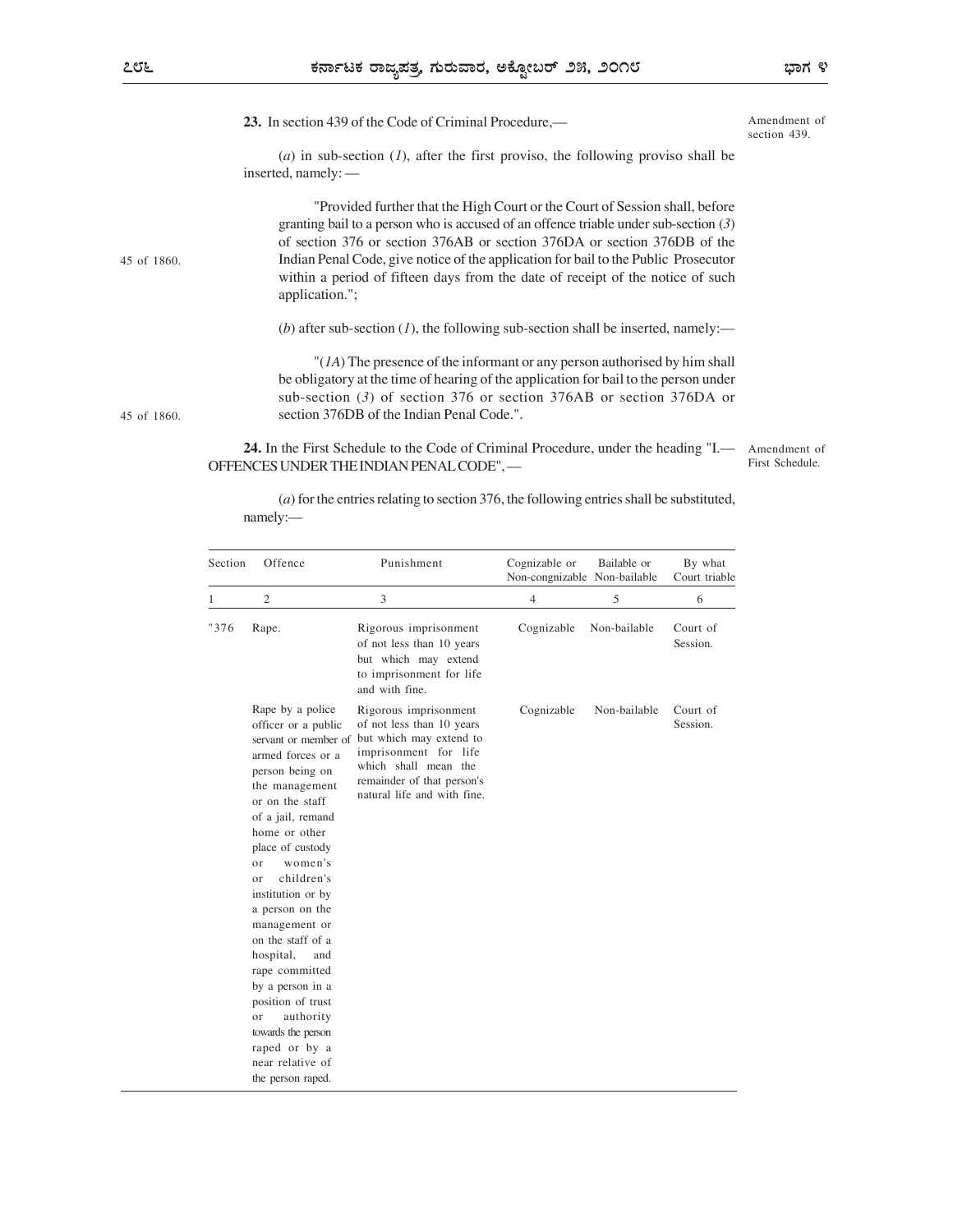|              |                                                                                                        | ಕರ್ನಾಟಕ ರಾಜ್ಯಪತ್ರ, ಗುರುವಾರ, ಅಕ್ಟೋಬರ್ ೨೫, ೨೦೧೮                                                                                                                                                                                                                |                              |                            |                             | ೭೮೭ |  |
|--------------|--------------------------------------------------------------------------------------------------------|--------------------------------------------------------------------------------------------------------------------------------------------------------------------------------------------------------------------------------------------------------------|------------------------------|----------------------------|-----------------------------|-----|--|
| 1            | $\sqrt{2}$<br>Persons<br>committing<br>offence of rape<br>on a woman<br>under sixteen<br>years of age. | $\mathfrak{Z}$<br>Rigorous imprisonment<br>for a term which shall not<br>be less than 20 years but<br>which may extend to<br>imprisonment for life,<br>which shall mean<br>imprisonment for the<br>remainder of that person's<br>natural life and with fine. | $\overline{4}$<br>Cognizable | $\sqrt{5}$<br>Non-bailable | 6<br>Court of<br>Session."; |     |  |
|              | inserted, namely:-                                                                                     | $(b)$ after the entries relating to section 376A, the following entries shall be                                                                                                                                                                             |                              |                            |                             |     |  |
| $\mathbf{1}$ | $\mathfrak{2}$                                                                                         | $\mathfrak{Z}$                                                                                                                                                                                                                                               | $\overline{4}$               | $\sqrt{5}$                 | 6                           |     |  |
| "376AB       | Person committing<br>an offence of rape<br>on a woman<br>under twelve<br>years of age.                 | Rigorous imprisonment<br>of not less than 20 years<br>but which may extend<br>to imprisonment<br>for life which<br>shall mean<br>imprisonment<br>for the remainder                                                                                           | Cognizable                   | Non-bailable               | Court of<br>Session.";      |     |  |

| ಕರ್ನಾಟಕ ರಾಜ್ಯಪತ್ರ, ಗುರುವಾರ, ಅಕ್ಟೋಬರ್ ೨೫, ೨೦೧೮ |                                                                                          |                                                                                                                                                                                                                                            |                |                         |                        |
|-----------------------------------------------|------------------------------------------------------------------------------------------|--------------------------------------------------------------------------------------------------------------------------------------------------------------------------------------------------------------------------------------------|----------------|-------------------------|------------------------|
|                                               |                                                                                          |                                                                                                                                                                                                                                            |                |                         |                        |
| 1                                             | 2                                                                                        | $\mathfrak{Z}$                                                                                                                                                                                                                             | $\overline{4}$ | 5                       | 6                      |
|                                               | Persons<br>committing<br>offence of rape<br>on a woman<br>under sixteen<br>years of age. | Rigorous imprisonment<br>for a term which shall not<br>be less than 20 years but<br>which may extend to<br>imprisonment for life,<br>which shall mean<br>imprisonment for the<br>remainder of that person's<br>natural life and with fine. | Cognizable     | Non-bailable            | Court of<br>Session."; |
|                                               | inserted, namely:-                                                                       | $(b)$ after the entries relating to section 376A, the following entries shall be                                                                                                                                                           |                |                         |                        |
| 1                                             | $\overline{2}$                                                                           | $\mathfrak{Z}$                                                                                                                                                                                                                             | $\overline{4}$ | 5                       | 6                      |
| "376AB                                        | Person committing<br>an offence of rape<br>on a woman<br>under twelve<br>years of age.   | Rigorous imprisonment<br>of not less than 20 years<br>but which may extend<br>to imprisonment<br>for life which<br>shall mean<br>imprisonment<br>for the remainder<br>of that person's<br>natural life and<br>with fine or<br>with death.  |                | Cognizable Non-bailable | Court of<br>Session."; |
|                                               | namely:-                                                                                 | $(c)$ after the entries relating to section 376D, the following entries shall be inserted,                                                                                                                                                 |                |                         |                        |
| $\mathbf{1}$                                  | $\overline{2}$                                                                           | $\mathfrak{Z}$                                                                                                                                                                                                                             | $\overline{4}$ | $\sqrt{5}$              | 6                      |
| "376DA                                        | Gang rape on a<br>woman under sixteen<br>years of age.                                   | Imprisonment<br>for life which shall<br>mean imprisonment for<br>the remainder of that<br>person's natural life<br>and with fine.                                                                                                          |                | Cognizable Non-bailable | Court of<br>Session.   |
| 376DB                                         | Gang rape on<br>woman under<br>twelve                                                    | Imprisonment for<br>life which shall<br>mean imprisonment                                                                                                                                                                                  |                | Cognizable Non-bailable | Court of<br>Session.". |

|        | 2                                                                                      | $\mathfrak{Z}$                                                                                                                                                                                                                            | 4              | C            | $\theta$               |
|--------|----------------------------------------------------------------------------------------|-------------------------------------------------------------------------------------------------------------------------------------------------------------------------------------------------------------------------------------------|----------------|--------------|------------------------|
| "376AB | Person committing<br>an offence of rape<br>on a woman<br>under twelve<br>years of age. | Rigorous imprisonment<br>of not less than 20 years<br>but which may extend<br>to imprisonment<br>for life which<br>shall mean<br>imprisonment<br>for the remainder<br>of that person's<br>natural life and<br>with fine or<br>with death. | Cognizable     | Non-bailable | Court of<br>Session."; |
|        | namely:-<br>$\overline{2}$                                                             | $(c)$ after the entries relating to section 376D, the following entries shall be inserted,<br>3                                                                                                                                           | $\overline{4}$ | $\sqrt{5}$   | 6                      |
| "376DA | Gang rape on a<br>woman under sixteen<br>years of age.                                 | Imprisonment<br>for life which shall<br>mean imprisonment for<br>the remainder of that<br>person's natural life<br>and with fine.                                                                                                         | Cognizable     | Non-bailable | Court of<br>Session.   |
| 376DB  | Gang rape on<br>woman under<br>twelve<br>years of age.                                 | Imprisonment for<br>life which shall<br>mean imprisonment<br>for the remainder of<br>that person's natural<br>life and with fine or<br>with death.                                                                                        | Cognizable     | Non-bailable | Court of<br>Session.". |
|        |                                                                                        | <b>CHAPTER V</b>                                                                                                                                                                                                                          |                |              |                        |

## CHAPTER V

AMENDMENT TO THE PROTECTION OF CHILDREN FROM SEXUAL OFFENCES ACT, 2012

2012.

Amendment of 25. In section 42 of the Protection of Children from Sexual Offences Act, 2012, for the section 42 of figures and letters "376A, 376C, 376D", the figures and letters "376A, 376AB, 376B, 376C, Act No.32 of  $376D$ ,  $376DA$ ,  $376DB$ " shall be substituted.

savings.

Repeal and  $26. (1)$  The Criminal Law (Amendment) Ordinance, 2018 is hereby repealed. Ord. No.2

Ord. No.2 of 2018.